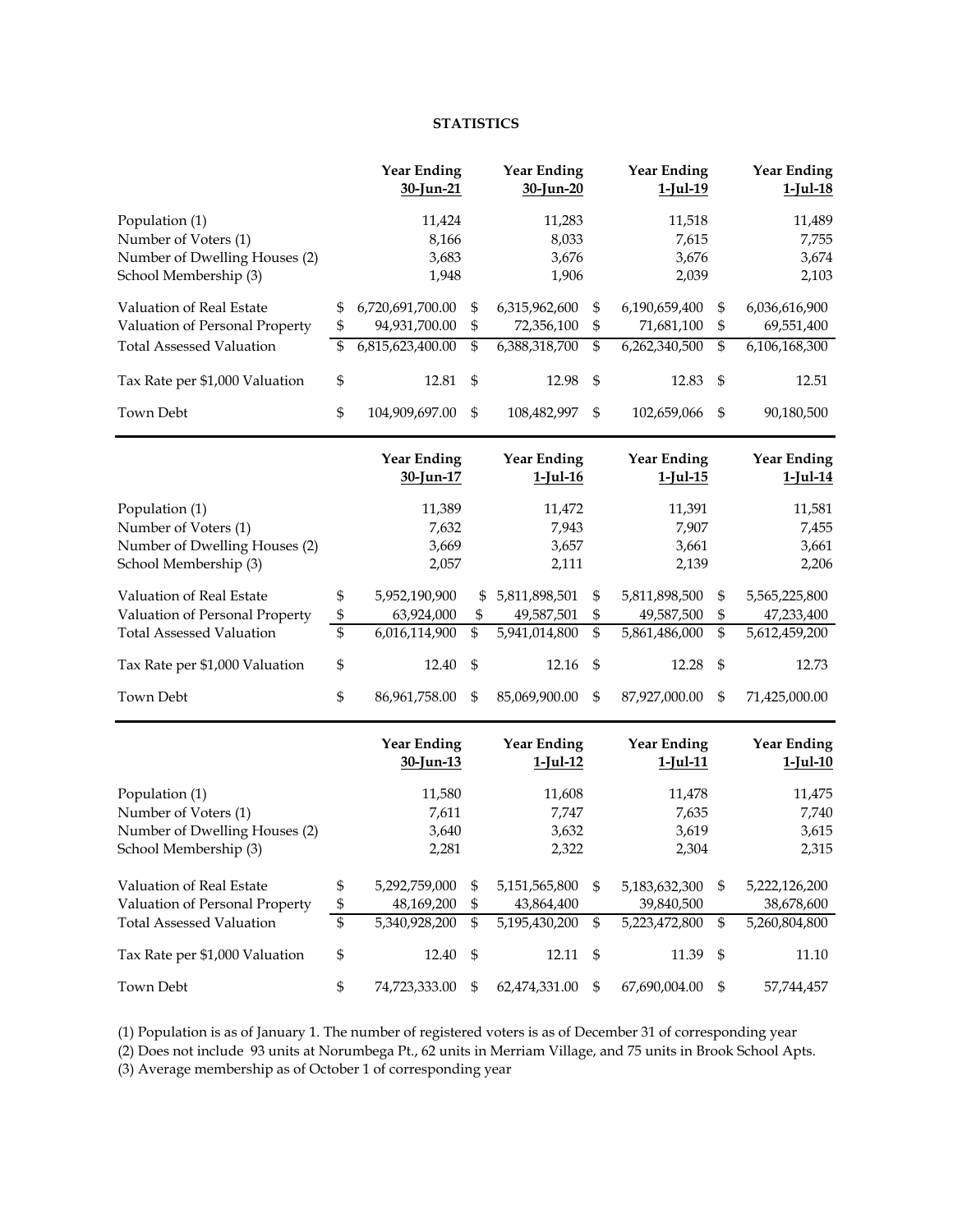# **STATE OFFICIALS AND LEGISLATIVE REPRESENTATIVES**

*as of December 31, 2021*

Governor Charles D. Baker Lieutenant Governor Karyn Polito Secretary of the Commonwealth William Francis Galvin Auditor of the Commonwealth Suzanne M. Bump Treasurer and Receiver General Deborah B. Goldberg Attorney General **Maura T. Healey** Senators in the United States Congress **Edward J. Markey** Edward J. Markey

Representative in the United States Congress, Fifth Congressional District **Katherine M. Clark** Katherine M. Clark Governor's Councillor, Third District Marilyn M. Petitto Devaney, Watertown State Senator in General Court, Third Middlesex District **Michael J. Barrett** State Representative in General Court, Fourteenth Norfolk District **Alice Hanlon Peisch** District Attorney, Northern District Marian T. Ryan

Elizabeth Warren

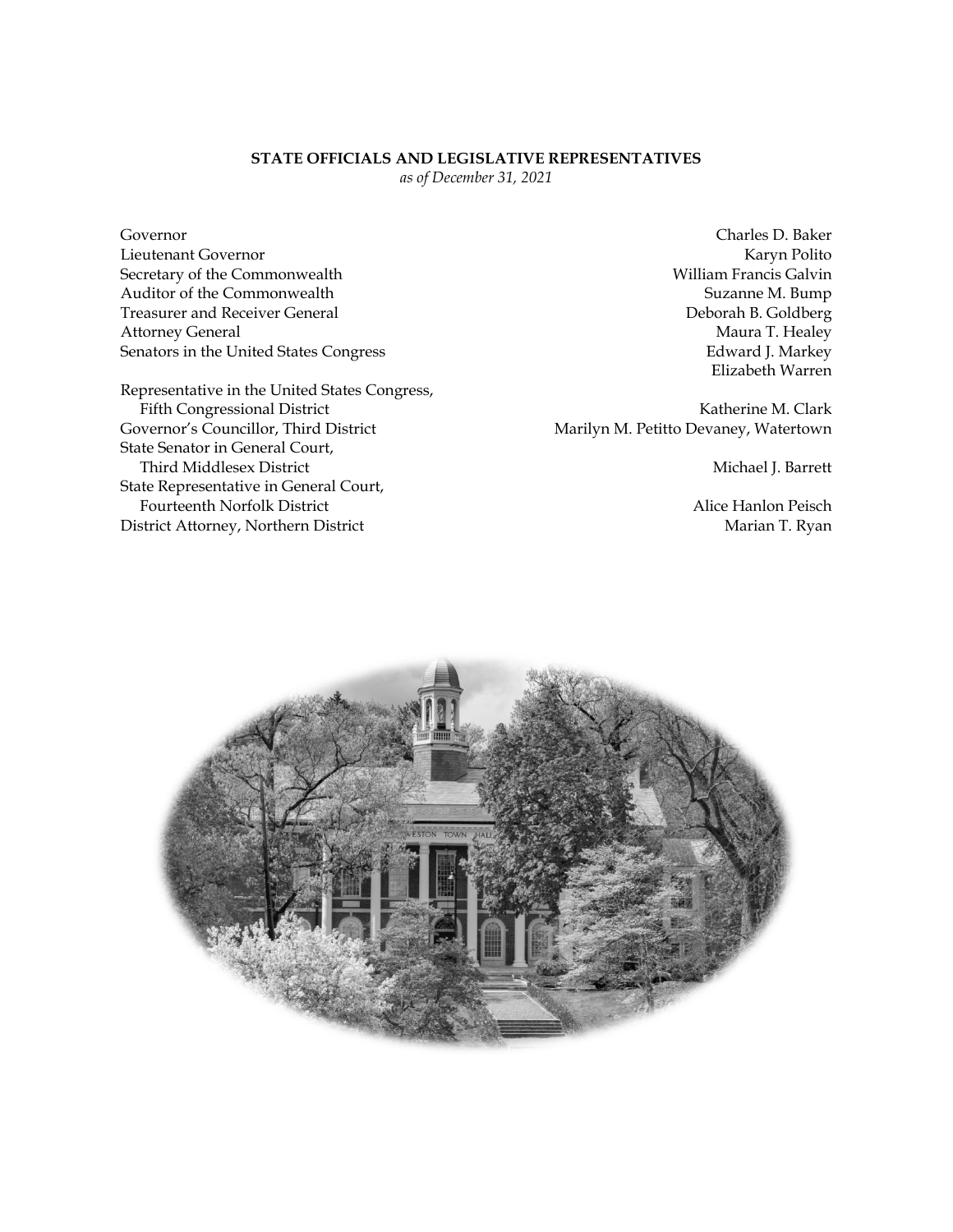## **OFFICERS OF THE TOWN OF WESTON**

*As of December 31, 2021*

### **ELECTED BY THE VOTERS**

|                                     | <b>Terms Expire</b> |                               | Terms Expire |
|-------------------------------------|---------------------|-------------------------------|--------------|
| <b>Board of Assessors</b>           |                     | Moderator                     |              |
| Gary C. Koger, Chair                | 2024                | <b>Ripley Hastings</b>        | 2022         |
| John Hennessey                      | 2023                |                               |              |
| Phyllis R. Kominz                   | 2024                | <b>Planning Board</b>         |              |
| Tamilyn M. Liesenfeld               | 2023                | Alicia Primer, Chair          | 2024         |
| Paul L. Zorfass                     | 2022                | Leslie Glynn                  | 2023         |
|                                     |                     | Stephen R. Oppenheimer        | 2022         |
| <b>Board of Health</b>              |                     | Alex Selvig                   | 2025         |
| Laura Azzam, Chair                  | 2022                | Lori Hess                     | 2026         |
| Jennifer Kickham, M.D.              | 2024                |                               |              |
| David R. Kominz, M.D.               | 2023                | <b>Recreation Commission</b>  |              |
|                                     |                     | Eric Rosenthal, Chair         | 2023         |
| <b>Board of Library Trustees</b>    |                     | Maija Cirulis-Gooch           | 2023         |
| Susan Scott, Chair                  | 2024                | Melissa Crocker               | 2024         |
| Christopher Wells                   | 2024                | Margaret Dorna                | 2024         |
| Shaheen Z. Parks                    | 2022                | Julie Johnstone               | 2022         |
| Emily L. Hutcheson                  | 2022                | Adam King                     | 2023         |
| Joseph W. Mullin                    | 2023                | Trevor W. MacDonald           | 2022         |
| Vacant                              | 2023                |                               |              |
|                                     |                     | <b>School Committee</b>       |              |
| <b>Commissioners of Trust Funds</b> |                     | Anita M. Raman, Chair         | 2022         |
| Sanford Whitehouse, Chair           | 2024                | Kenneth Newberg, Vice Chair   | 2024         |
| Robert Trumbull                     | 2023                | Alyson Muzila                 | 2023         |
| Andrew Van Ogtrop                   | 2022                | Attia Linnard                 | 2024         |
|                                     |                     | Danielle Black                | 2022         |
| <b>Measurers of Lumber</b>          |                     |                               |              |
| Matthew Gooch                       | 2022                | <b>Select Board</b>           |              |
| Mary Shaw                           | 2022                | Harvey R. Boshart, Chair      | 2023         |
| Mark Whitworth                      | 2022                | Christopher E. Houston, Clerk | 2024         |
|                                     |                     | Laurie A. Bent                | 2022         |